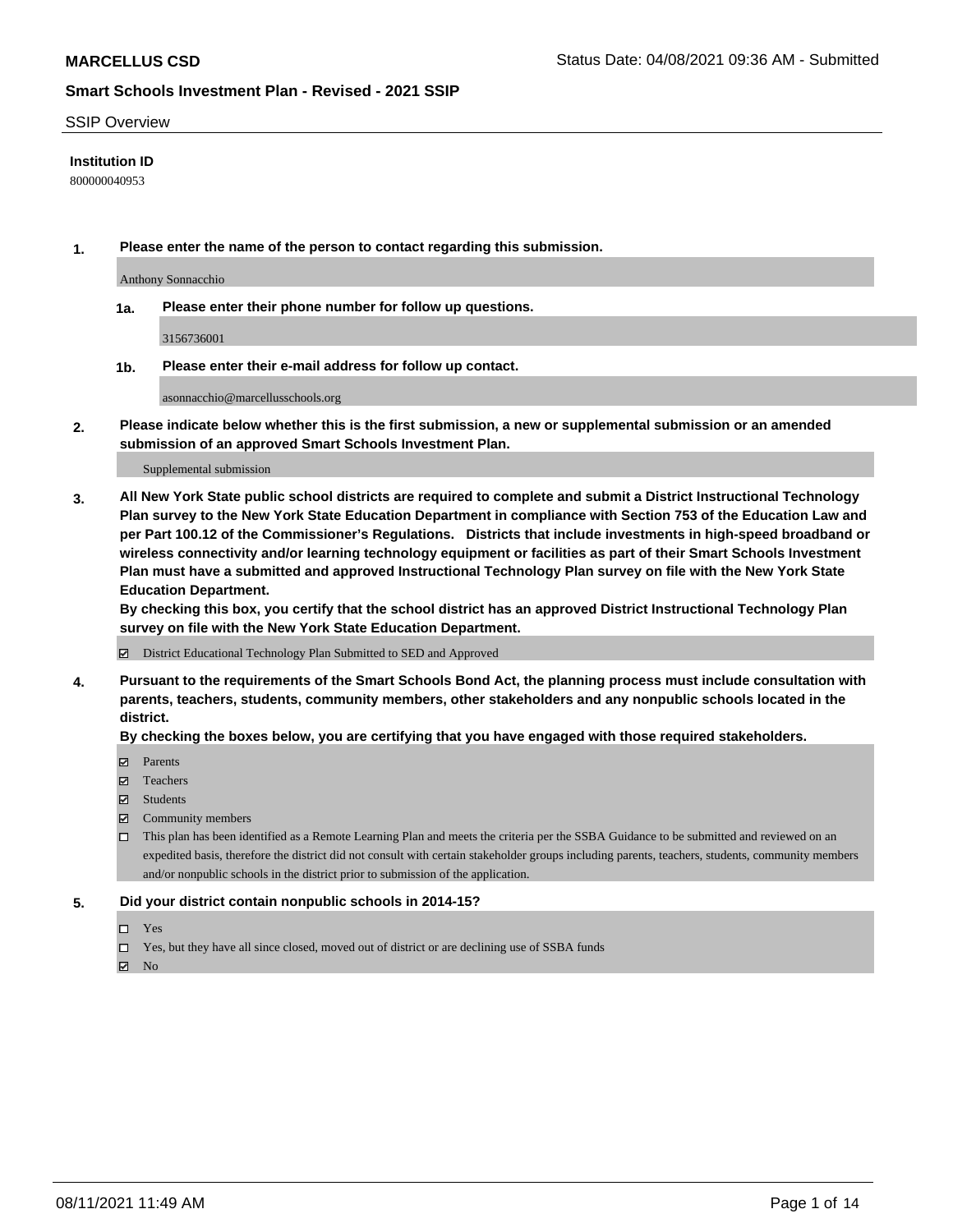#### SSIP Overview

**6. Certify that the following required steps have taken place by checking the boxes below:**

- The district developed and the school board approved a preliminary Smart Schools Investment Plan.
- The preliminary plan was posted on the district website for at least 30 days. The district included an address to which any written comments on the plan should be sent.
- $\boxtimes$  The school board conducted a hearing that enabled stakeholders to respond to the preliminary plan. This hearing may have occured as part of a normal Board meeting, but adequate notice of the event must have been provided through local media and the district website for at least two weeks prior to the meeting.
- The district prepared a final plan for school board approval and such plan has been approved by the school board.
- $\boxtimes$  The final proposed plan that has been submitted has been posted on the district's website.
- This Plan has been identified as a Remote Learning Plan and meets the criteria per the SSBA Guidance to be submitted and reviewed on an expedited basis, therefore this plan has not met certain stakeholder engagement requirements including, consulting with nonpublic schools in advance of plan submission, having the school board conduct a hearing on the plan and/or posting the plan to the district website for a minimum of 30 days. This district will post the Remote Learning Plan to the district's website upon submission of the application.
- **6a. Please upload the proposed Smart Schools Investment Plan (SSIP) that was posted on the district's website, along with any supporting materials. Note that this should be different than your recently submitted Educational Technology Survey. The Final SSIP, as approved by the School Board, should also be posted on the website and remain there during the course of the projects contained therein.**

finalSSIP.pdf

**6b. Enter the webpage address where the final Smart Schools Investment Plan is posted. The Plan should remain posted for the life of the included projects.**

http://www.marcellusschools.org/teacherpage.cfm?teacher=3322

**7. Please enter an estimate of the total number of students and staff that will benefit from this Smart Schools Investment Plan based on the cumulative projects submitted to date.**

1,650

**8. An LEA/School District may partner with one or more other LEA/School Districts to form a consortium to pool Smart Schools Bond Act funds for a project that meets all other Smart School Bond Act requirements. Each school district participating in the consortium will need to file an approved Smart Schools Investment Plan for the project and submit a signed Memorandum of Understanding that sets forth the details of the consortium including the roles of each respective district.**

 $\Box$  The district plans to participate in a consortium to partner with other school district(s) to implement a Smart Schools project.

**9. Please enter the name and 6-digit SED Code for each LEA/School District participating in the Consortium.**

| <b>Partner LEA/District</b> | <b>ISED BEDS Code</b> |
|-----------------------------|-----------------------|
| (No Response)               | (No Response)         |

**10. Please upload a signed Memorandum of Understanding with all of the participating Consortium partners.**

(No Response)

**11. Your district's Smart Schools Bond Act Allocation is:**

\$1,121,225

**12. Final 2014-15 BEDS Enrollment to calculate Nonpublic Sharing Requirement**

|            | <b>Public Enrollment</b> | Nonpublic Enrollment | Total Enrollment | I Nonpublic Percentage |
|------------|--------------------------|----------------------|------------------|------------------------|
| Enrollment | .750                     |                      | .750.00          | 0.00                   |

**13. This table compares each category budget total, as entered in that category's page, to the total expenditures listed in the category's expenditure table. Any discrepancies between the two must be resolved before submission.**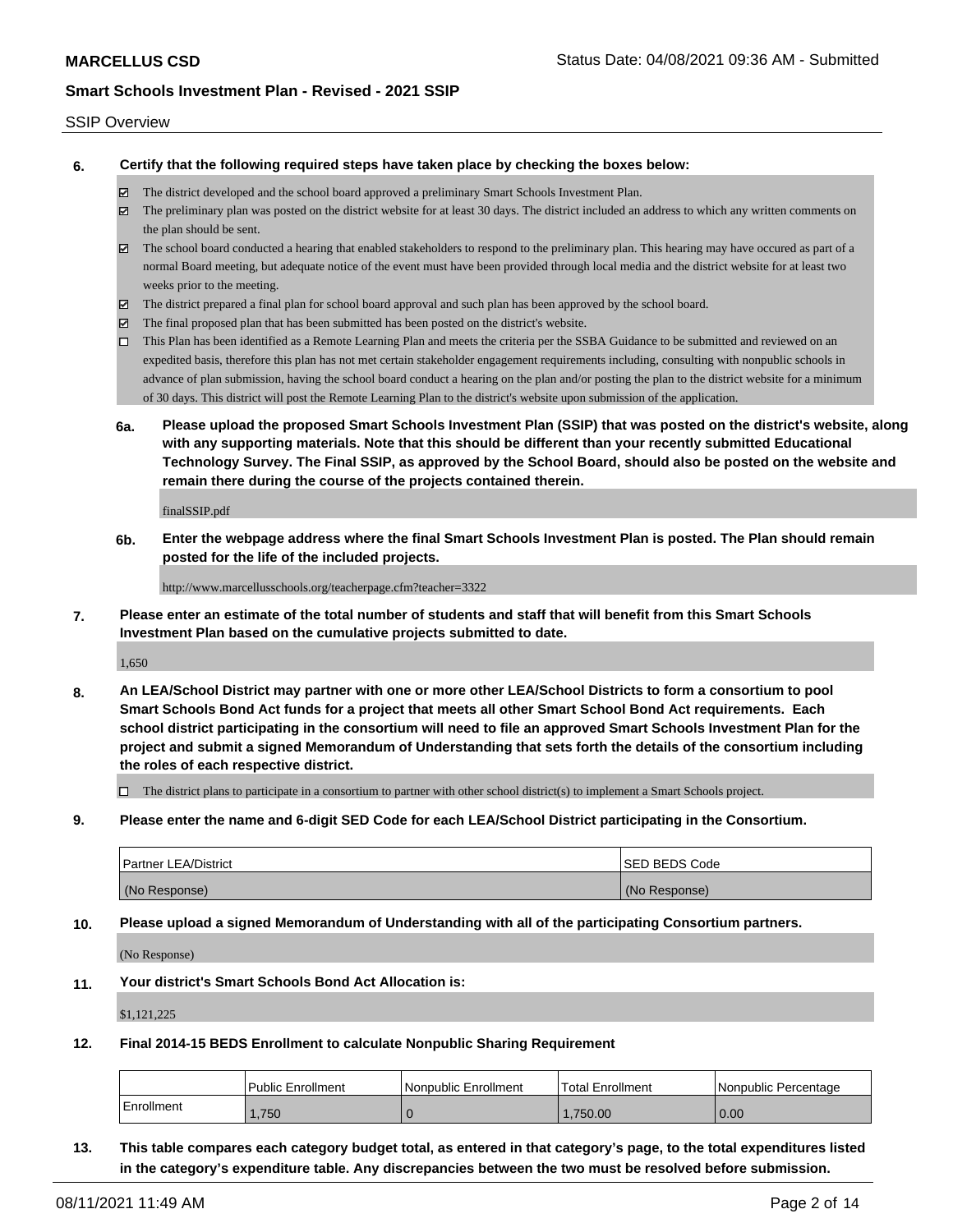# SSIP Overview

|                                                 | <b>Sub-Allocations</b> | <b>Expenditure Totals</b> | Difference |
|-------------------------------------------------|------------------------|---------------------------|------------|
| <b>School Connectivity</b>                      | 0.00                   | 0.00                      | 0.00       |
| <b>Connectivity Projects for</b><br>Communities | 0.00                   | 0.00                      | 0.00       |
| Classroom Technology                            | 957,600.00             | 957,600.00                | 0.00       |
| Pre-Kindergarten Classrooms                     | 0.00                   | 0.00                      | 0.00       |
| Replace Transportable<br>Classrooms             | 0.00                   | 0.00                      | 0.00       |
| <b>High-Tech Security Features</b>              | 0.00                   | 0.00                      | 0.00       |
| Nonpublic Loan                                  | 0.00                   | 0.00                      | 0.00       |
| Totals:                                         | 957,600                | 957,600                   | 0          |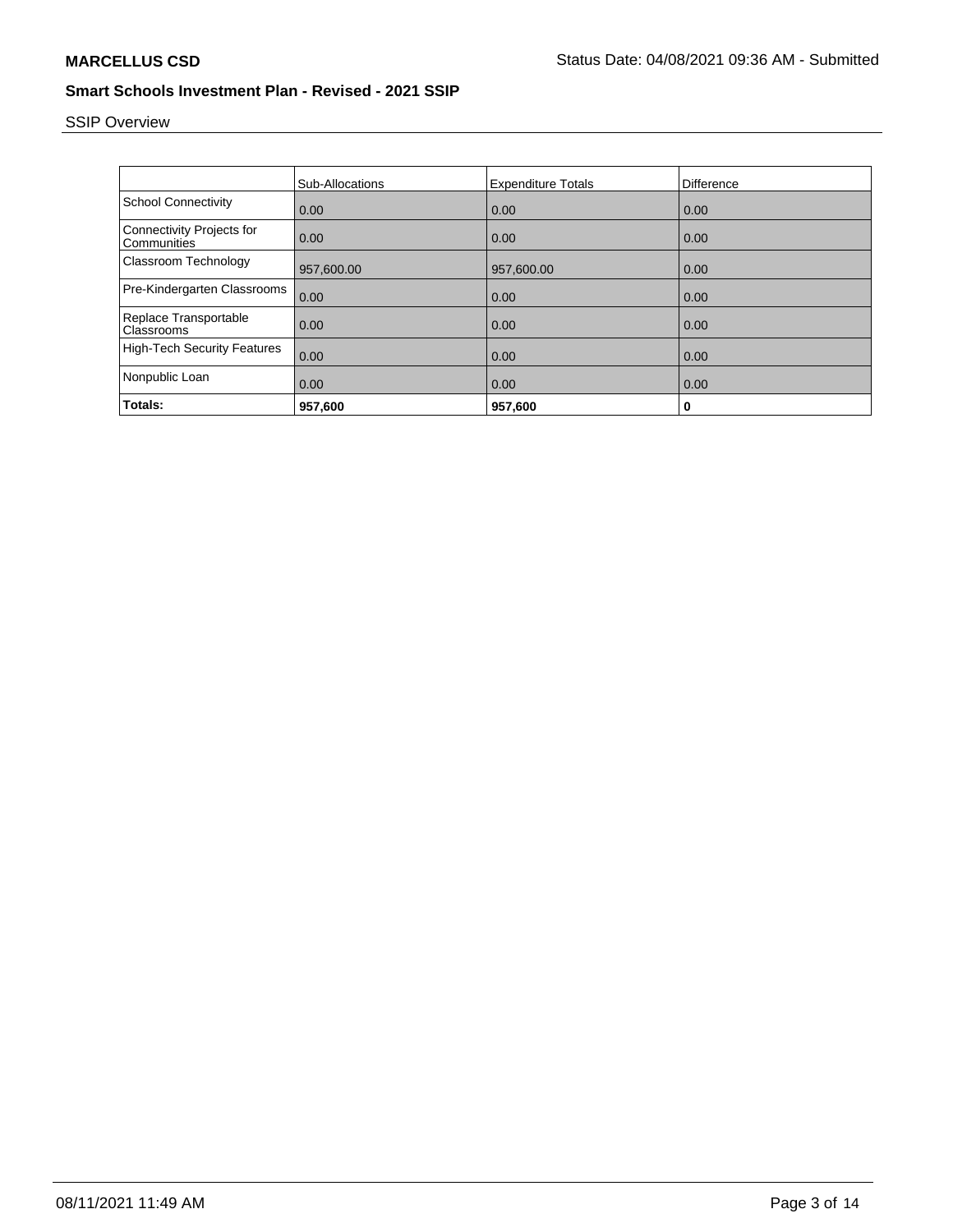School Connectivity

- **1. In order for students and faculty to receive the maximum benefit from the technology made available under the Smart Schools Bond Act, their school buildings must possess sufficient connectivity infrastructure to ensure that devices can be used during the school day. Smart Schools Investment Plans must demonstrate that:**
	- **• sufficient infrastructure that meets the Federal Communications Commission's 100 Mbps per 1,000 students standard currently exists in the buildings where new devices will be deployed, or**
	- **• is a planned use of a portion of Smart Schools Bond Act funds, or**
	- **• is under development through another funding source.**

**Smart Schools Bond Act funds used for technology infrastructure or classroom technology investments must increase the number of school buildings that meet or exceed the minimum speed standard of 100 Mbps per 1,000 students and staff within 12 months. This standard may be met on either a contracted 24/7 firm service or a "burstable" capability. If the standard is met under the burstable criteria, it must be:**

**1. Specifically codified in a service contract with a provider, and**

**2. Guaranteed to be available to all students and devices as needed, particularly during periods of high demand, such as computer-based testing (CBT) periods.**

**Please describe how your district already meets or is planning to meet this standard within 12 months of plan submission.**

(No Response)

**1a. If a district believes that it will be impossible to meet this standard within 12 months, it may apply for a waiver of this requirement, as described on the Smart Schools website. The waiver must be filed and approved by SED prior to submitting this survey.**

 $\Box$  By checking this box, you are certifying that the school district has an approved waiver of this requirement on file with the New York State Education Department.

**2. Connectivity Speed Calculator (Required). If the district currently meets the required speed, enter "Currently Met" in the last box: Expected Date When Required Speed Will be Met.**

|                  | l Number of     | Required Speed | Current Speed in | Expected Speed  | Expected Date                           |
|------------------|-----------------|----------------|------------------|-----------------|-----------------------------------------|
|                  | <b>Students</b> | In Mbps        | l Mbps           | to be Attained  | When Required                           |
|                  |                 |                |                  |                 | l Within 12 Months ISpeed Will be Met l |
| Calculated Speed | (No Response)   | 0.00           | (No Response)    | l (No Response) | l (No Response)                         |

**3. Describe how you intend to use Smart Schools Bond Act funds for high-speed broadband and/or wireless connectivity projects in school buildings.**

(No Response)

**4. Describe the linkage between the district's District Instructional Technology Plan and how the proposed projects will improve teaching and learning. (There should be a link between your response to this question and your responses to Question 1 in Section IV - NYSED Initiatives Alignment: "Explain how the district use of instructional technology will serve as a part of a comprehensive and sustained effort to support rigorous academic standards attainment and performance improvement for students."** 

**Your answer should also align with your answers to the questions in Section II - Strategic Technology Planning and the associated Action Steps in Section III - Action Plan.)**

(No Response)

**5. If the district wishes to have students and staff access the Internet from wireless devices within the school building, or in close proximity to it, it must first ensure that it has a robust Wi-Fi network in place that has sufficient bandwidth to meet user demand.**

**Please describe how you have quantified this demand and how you plan to meet this demand.**

(No Response)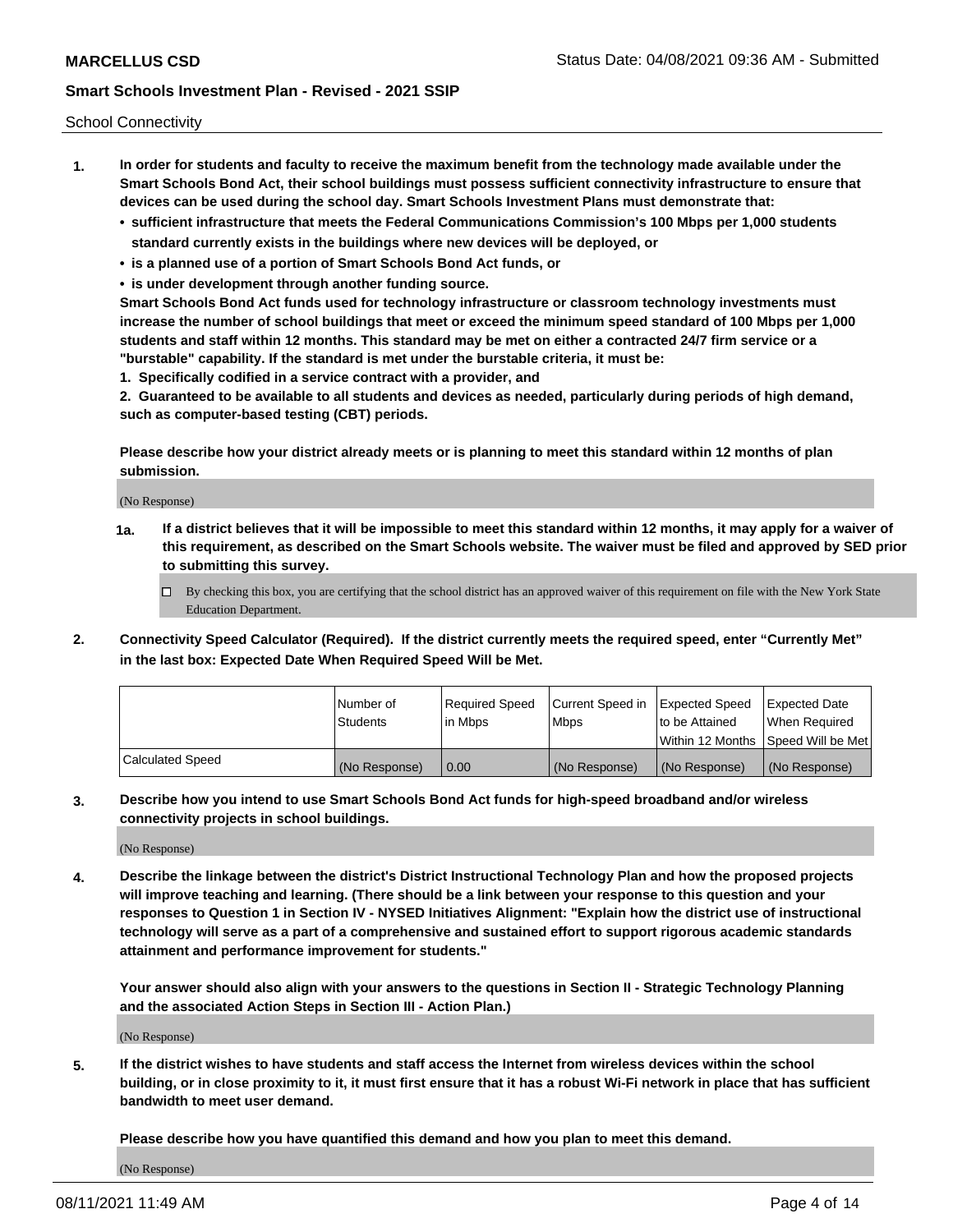School Connectivity

**6. Smart Schools plans with any expenditures in the School Connectivity category require a project number from the Office of Facilities Planning. Districts must submit an SSBA LOI and receive project numbers prior to submitting the SSIP. As indicated on the LOI, some projects may be eligible for a streamlined review and will not require a building permit.**

**Please indicate on a separate row each project number given to you by the Office of Facilities Planning.**

| Project Number |  |
|----------------|--|
| (No Response)  |  |

**7. Certain high-tech security and connectivity infrastructure projects may be eligible for an expedited review process as determined by the Office of Facilities Planning.**

### **Was your project deemed eligible for streamlined review?**

(No Response)

#### **8. Include the name and license number of the architect or engineer of record.**

| Name          | License Number |
|---------------|----------------|
| (No Response) | (No Response)  |

#### **9. Public Expenditures – Loanable (Counts toward the nonpublic loan calculation)**

| Select the allowable expenditure type.<br>Repeat to add another item under each type. | <b>PUBLIC</b> Items to be<br>l Purchased | Quantity         | l Cost Per Item  | <b>Total Cost</b> |
|---------------------------------------------------------------------------------------|------------------------------------------|------------------|------------------|-------------------|
| (No Response)                                                                         | (No Response)                            | (No<br>Response) | (No<br>Response) | 0.00              |
|                                                                                       |                                          | 0                | 0.00             |                   |

### **10. Public Expenditures – Non-Loanable (Does not count toward nonpublic loan calculation)**

| Select the allowable expenditure<br>type.      | <b>PUBLIC</b> Items to be purchased | Quantity      | Cost per Item | <b>Total Cost</b> |
|------------------------------------------------|-------------------------------------|---------------|---------------|-------------------|
| Repeat to add another item under<br>each type. |                                     |               |               |                   |
| (No Response)                                  | (No Response)                       | (No Response) | (No Response) | 0.00              |
|                                                |                                     |               | 0.00          |                   |

#### **11. Final 2014-15 BEDS Enrollment to calculate Nonpublic Sharing Requirement (no changes allowed.)**

|            | Public Enrollment | l Nonpublic Enrollment | <b>Total Enrollment</b> | Nonpublic Percentage |
|------------|-------------------|------------------------|-------------------------|----------------------|
| Enrollment | .750              |                        | .750.00                 | 0.00                 |

#### **12. Total Public Budget - Loanable (Counts toward the nonpublic loan calculation)**

|                                                      | Public Allocations | <b>Estimated Nonpublic Loan</b><br>Amount | Estimated Total Sub-Allocations |
|------------------------------------------------------|--------------------|-------------------------------------------|---------------------------------|
| Network/Access Costs                                 | (No Response)      | 0.00                                      | 0.00                            |
| School Internal Connections and<br><b>Components</b> | (No Response)      | 0.00                                      | 0.00                            |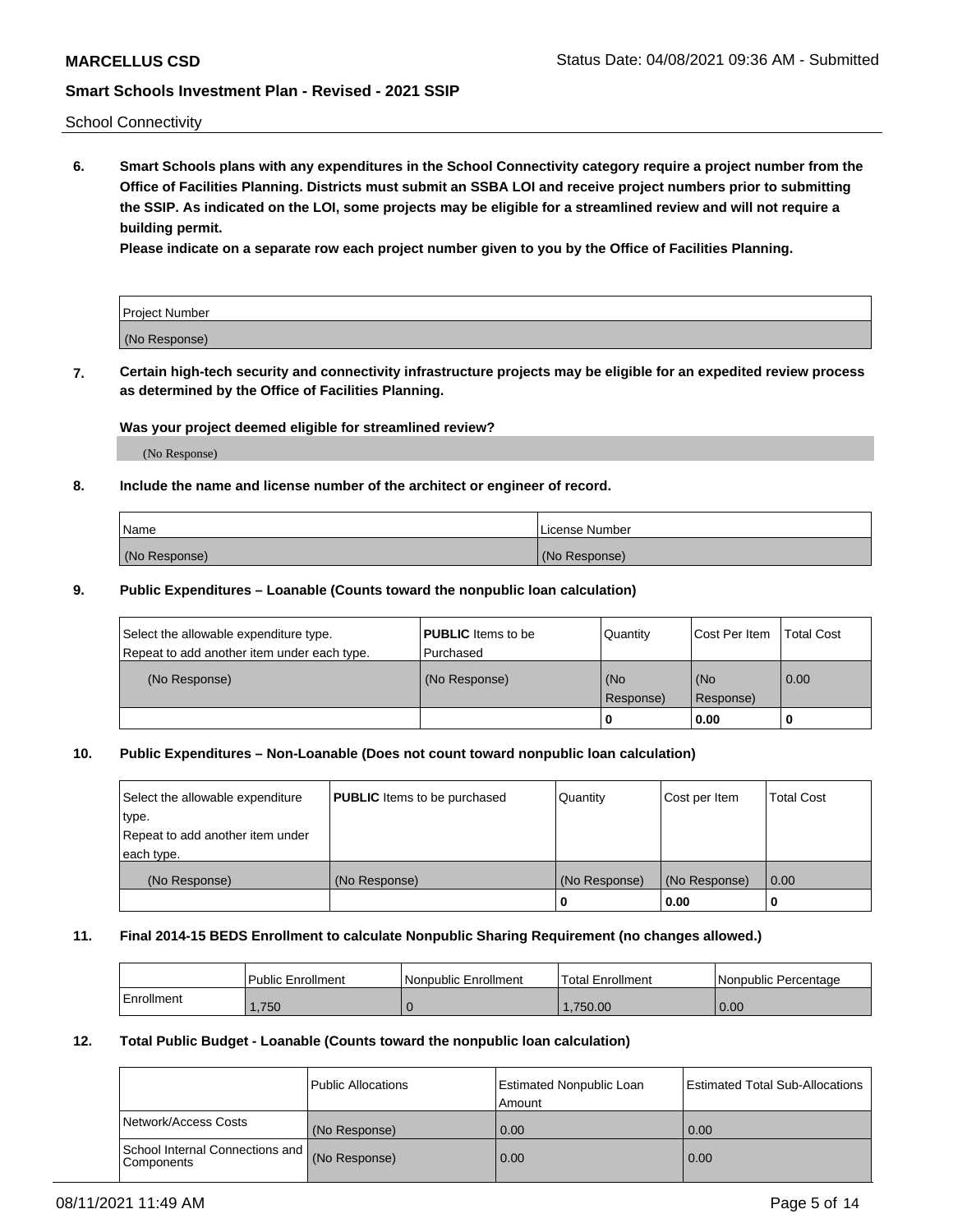School Connectivity

|              | Public Allocations | <b>Estimated Nonpublic Loan</b><br>Amount | <b>Estimated Total Sub-Allocations</b> |
|--------------|--------------------|-------------------------------------------|----------------------------------------|
| <b>Other</b> | (No Response)      | 0.00                                      | 0.00                                   |
| Totals:      | 0.00               |                                           | 0                                      |

## **13. Total Public Budget – Non-Loanable (Does not count toward the nonpublic loan calculation)**

|                                                   | Sub-<br>Allocation |
|---------------------------------------------------|--------------------|
| Network/Access Costs                              | (No Response)      |
| <b>Outside Plant Costs</b>                        | (No Response)      |
| <b>School Internal Connections and Components</b> | (No Response)      |
| Professional Services                             | (No Response)      |
| Testing                                           | (No Response)      |
| <b>Other Upfront Costs</b>                        | (No Response)      |
| <b>Other Costs</b>                                | (No Response)      |
| Totals:                                           | 0.00               |

## **14. School Connectivity Totals**

|                          | Total Sub-Allocations |
|--------------------------|-----------------------|
| Total Loanable Items     | 0.00                  |
| Total Non-Ioanable Items | 0.00                  |
| Totals:                  | 0                     |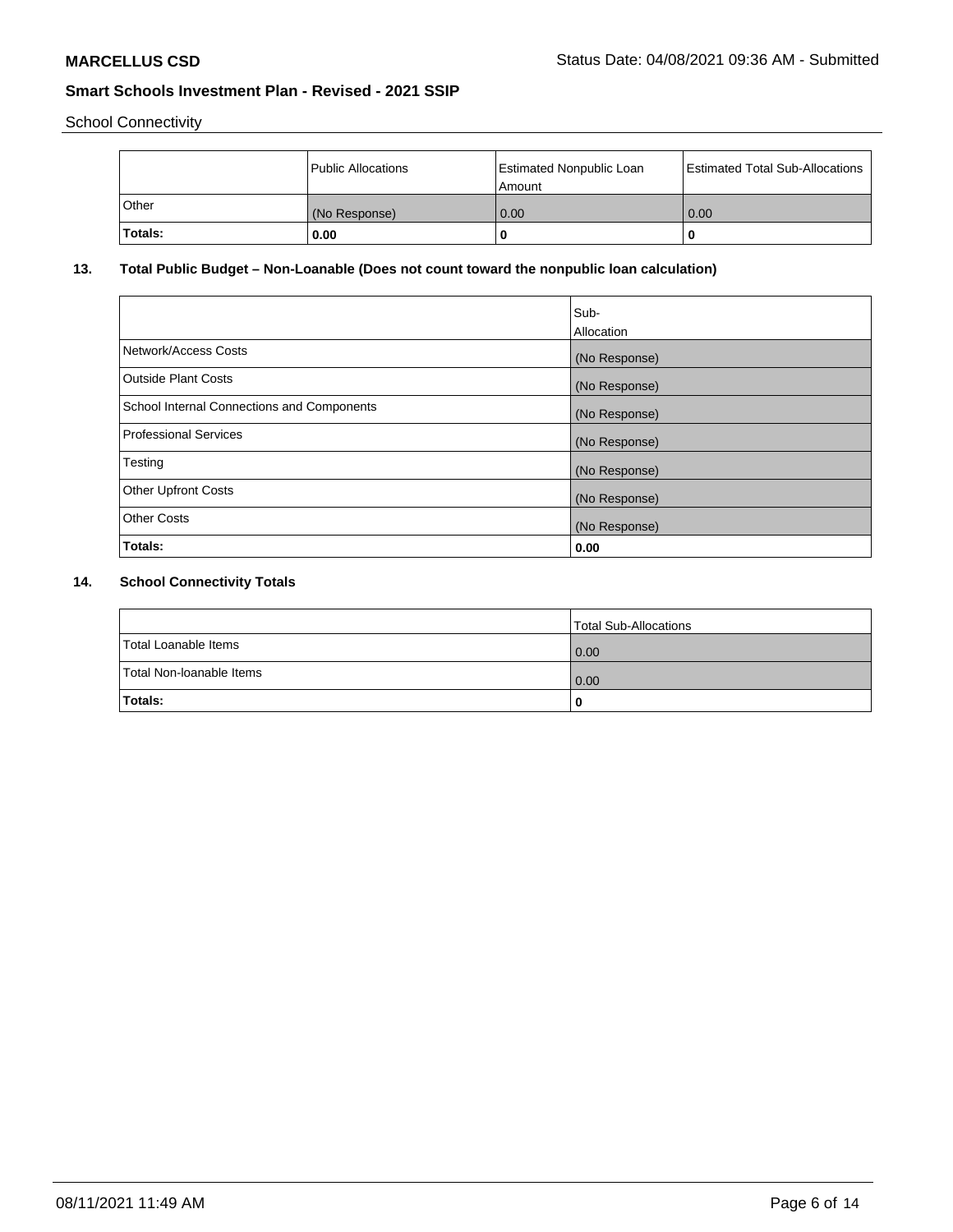Community Connectivity (Broadband and Wireless)

**1. Describe how you intend to use Smart Schools Bond Act funds for high-speed broadband and/or wireless connectivity projects in the community.**

(No Response)

**2. Please describe how the proposed project(s) will promote student achievement and increase student and/or staff access to the Internet in a manner that enhances student learning and/or instruction outside of the school day and/or school building.**

(No Response)

**3. Community connectivity projects must comply with all the necessary local building codes and regulations (building and related permits are not required prior to plan submission).**

 $\Box$  I certify that we will comply with all the necessary local building codes and regulations.

**4. Please describe the physical location of the proposed investment.**

(No Response)

**5. Please provide the initial list of partners participating in the Community Connectivity Broadband Project, along with their Federal Tax Identification (Employer Identification) number.**

| <b>Project Partners</b> | l Federal ID # |
|-------------------------|----------------|
| (No Response)           | (No Response)  |

**6. Please detail the type, quantity, per unit cost and total cost of the eligible items under each sub-category.**

| Select the allowable expenditure | Item to be purchased | Quantity      | Cost per Item | <b>Total Cost</b> |
|----------------------------------|----------------------|---------------|---------------|-------------------|
| type.                            |                      |               |               |                   |
| Repeat to add another item under |                      |               |               |                   |
| each type.                       |                      |               |               |                   |
| (No Response)                    | (No Response)        | (No Response) | (No Response) | 0.00              |
|                                  |                      | o             | 0.00          |                   |

**7. If you are submitting an allocation for Community Connectivity, complete this table.**

**Note that the calculated Total at the bottom of the table must equal the Total allocation for this category that you entered in the SSIP Overview overall budget.**

|                                    | Sub-Allocation |
|------------------------------------|----------------|
| Network/Access Costs               | (No Response)  |
| Outside Plant Costs                | (No Response)  |
| <b>Tower Costs</b>                 | (No Response)  |
| <b>Customer Premises Equipment</b> | (No Response)  |
| <b>Professional Services</b>       | (No Response)  |
| Testing                            | (No Response)  |
| <b>Other Upfront Costs</b>         | (No Response)  |
| <b>Other Costs</b>                 | (No Response)  |
| Totals:                            | 0.00           |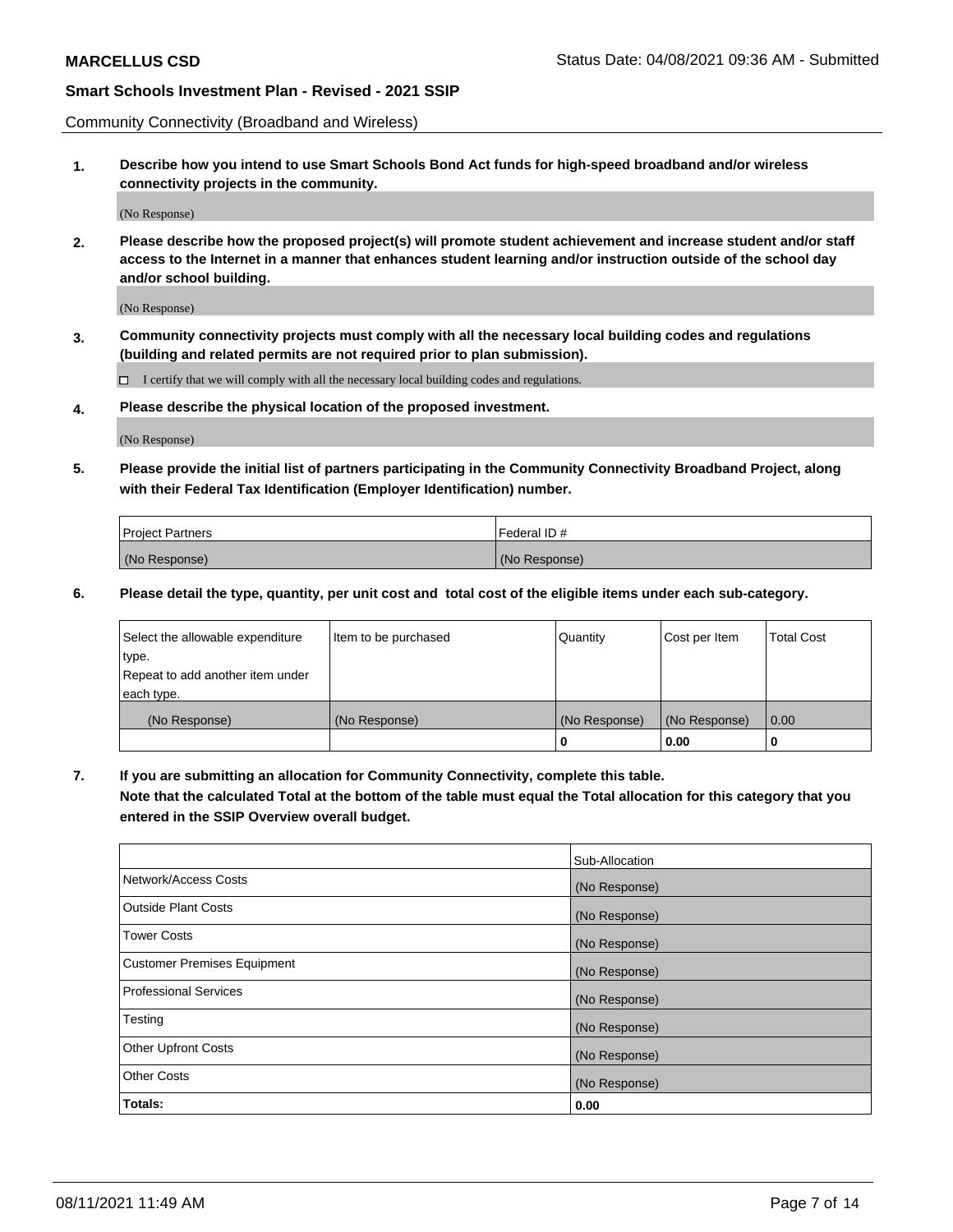#### Classroom Learning Technology

**1. In order for students and faculty to receive the maximum benefit from the technology made available under the Smart Schools Bond Act, their school buildings must possess sufficient connectivity infrastructure to ensure that devices can be used during the school day. Smart Schools Investment Plans must demonstrate that sufficient infrastructure that meets the Federal Communications Commission's 100 Mbps per 1,000 students standard currently exists in the buildings where new devices will be deployed, or is a planned use of a portion of Smart Schools Bond Act funds, or is under development through another funding source. Smart Schools Bond Act funds used for technology infrastructure or classroom technology investments must increase the number of school buildings that meet or exceed the minimum speed standard of 100 Mbps per 1,000 students and staff within 12 months. This standard may be met on either a contracted 24/7 firm service or a "burstable" capability. If the standard is met under the burstable criteria, it must be:**

**1. Specifically codified in a service contract with a provider, and**

**2. Guaranteed to be available to all students and devices as needed, particularly during periods of high demand, such as computer-based testing (CBT) periods.**

**Please describe how your district already meets or is planning to meet this standard within 12 months of plan submission.**

We subscribe to 300 Mbps of service through the Central New York Regional Information Center. When performing an internet speed test we receive results of 256 Mbps. We currently have 1,450 students. Dividing 256 Mbps by 1.45, we exceed the FCC standard with a result of 176 Mbps per 1,000 students.

- **1a. If a district believes that it will be impossible to meet this standard within 12 months, it may apply for a waiver of this requirement, as described on the Smart Schools website. The waiver must be filed and approved by SED prior to submitting this survey.**
	- By checking this box, you are certifying that the school district has an approved waiver of this requirement on file with the New York State Education Department.
- **2. Connectivity Speed Calculator (Required). If the district currently meets the required speed, enter "Currently Met" in the last box: Expected Date When Required Speed Will be Met.**

|                  | l Number of | Required Speed | Current Speed in | Expected Speed                      | Expected Date                      |
|------------------|-------------|----------------|------------------|-------------------------------------|------------------------------------|
|                  | Students    | lin Mbps       | <b>Mbps</b>      | Ito be Attained<br>Within 12 Months | When Required<br>Speed Will be Met |
|                  |             |                |                  |                                     |                                    |
| Calculated Speed | .450        | 145.00         | 176 Mb/student   | 176 Mb/student                      | <b>Currently Met</b>               |

**3. If the district wishes to have students and staff access the Internet from wireless devices within the school building, or in close proximity to it, it must first ensure that it has a robust Wi-Fi network in place that has sufficient bandwidth to meet user demand.**

**Please describe how you have quantified this demand and how you plan to meet this demand.**

The district installed a robust Wi-Fi network in 2015. Current bandwidth is sufficient to meet user demand as evidenced by successful operation of a 1:1 Chromebook deployment (operational since 2016). The district recognizes the need to upgrade its WiFi network and has scheduled replacement of 250 wireless access points in 2023-2024 using general fund appropriations.

**4. All New York State public school districts are required to complete and submit an Instructional Technology Plan survey to the New York State Education Department in compliance with Section 753 of the Education Law and per Part 100.12 of the Commissioner's Regulations.**

**Districts that include educational technology purchases as part of their Smart Schools Investment Plan must have a submitted and approved Instructional Technology Plan survey on file with the New York State Education Department.**

By checking this box, you are certifying that the school district has an approved Instructional Technology Plan survey on file with the New York State Education Department.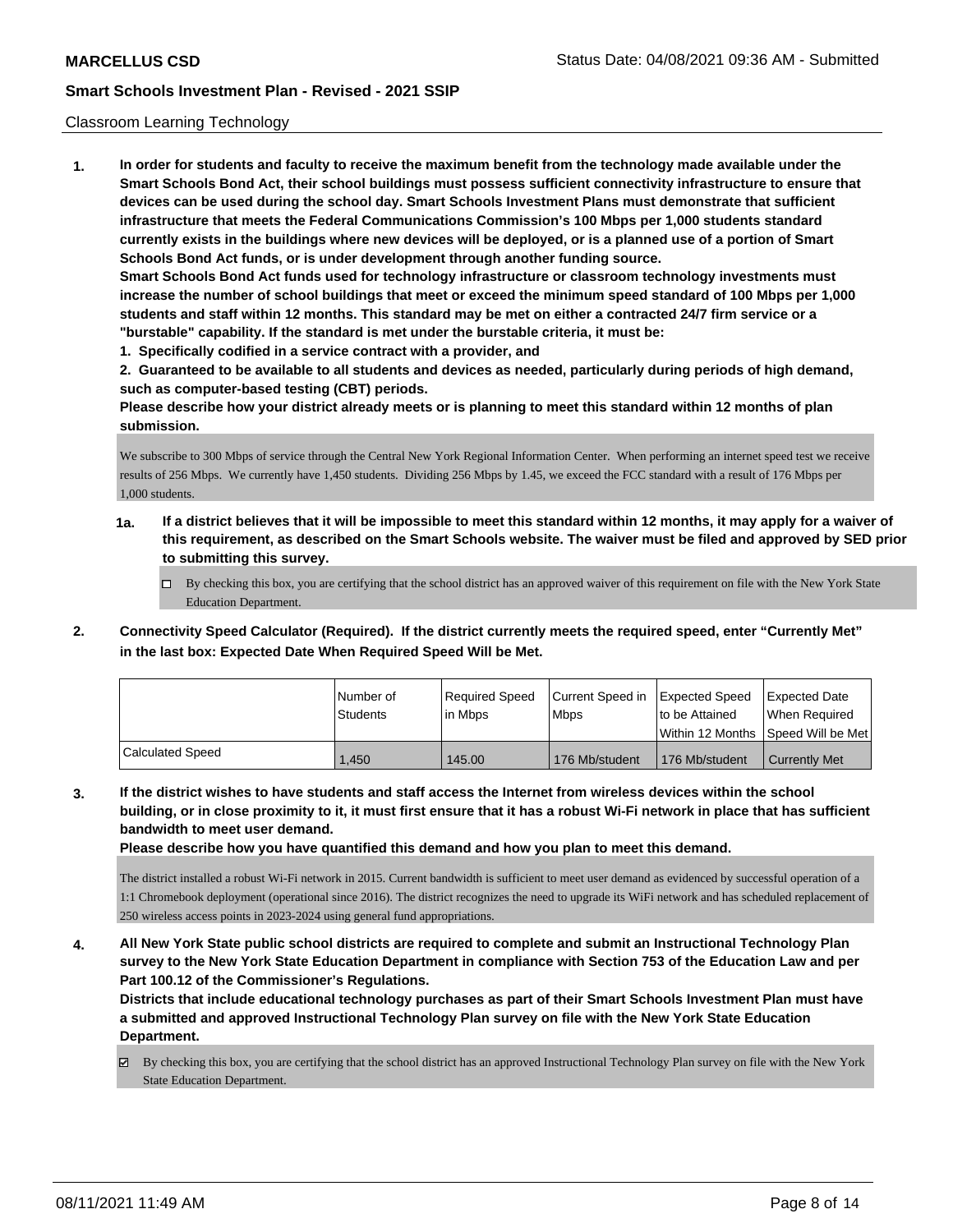#### Classroom Learning Technology

**5. Describe the devices you intend to purchase and their compatibility with existing or planned platforms or systems. Specifically address the adequacy of each facility's electrical, HVAC and other infrastructure necessary to install and support the operation of the planned technology.**

We plan to purchase 2,412 Chromebooks (or equivalent portable device) and 42 interactive whiteboards/displays. Chromebooks and interactive displays are part of a six year district-wide instructional technology replacement plan.

- **6. Describe how the proposed technology purchases will:**
	- **> enhance differentiated instruction;**
	- **> expand student learning inside and outside the classroom;**
	- **> benefit students with disabilities and English language learners; and**
	- **> contribute to the reduction of other learning gaps that have been identified within the district.**

**The expectation is that districts will place a priority on addressing the needs of students who struggle to succeed in a rigorous curriculum. Responses in this section should specifically address this concern and align with the district's Instructional Technology Plan (in particular Question 2 of E. Curriculum and Instruction: "Does the district's instructional technology plan address the needs of students with disabilities to ensure equitable access to instruction, materials and assessments?" and Question 3 of the same section: "Does the district's instructional technology plan address the provision of assistive technology specifically for students with disabilities to ensure access to and participation in the general curriculum?")**

**In addition, describe how the district ensures equitable access to instruction, materials and assessments and participation in the general curriculum for both SWD and English Language Learners/Multilingual Learners (ELL/MLL) students.**

## **Please note: If this plan has been identified as a Remote Learning Plan to be submitted and reviewed on an expedited basis, the district should explain how this plan will facilitate remote and hybrid learning, in lieu of responding to the question above.**

Teachers differentiate instruction by selecting appropriate and targeted instructional tools for reaching students with different learning modalities. In addition to current methods, teachers will be able to select from a plethora of Google Apps for Education as well as media-rich, interactive web resources in order to provide the most meaningful assignments for all students. Videos are often used as reinforcement or for pre-teaching. Teachers are able to meet student accommodations and modify assignments when necessary. For example, using adaptive practice websites students can practice at their own level.

All classroom teachers will utilize the power of web-based learning management systems and Google Classroom to distribute assignments and class work, creating a Blended Learning environment. Interactive whiteboards/displays will be used to display/interact with instructional content throughout the school day. Screen capture/recording software will be used to record lessons and provide opportunities for students to gain access to classroom presentations at home or any location with internet access.

The district ensures equitable access to instruction, materials and assessments and participation in the general curriculum for both SWD and English Language/Multilingual Learners by providing the same or similar access to devices such as Chromebooks, interactive displays, wireless internet/network access and web-based applications. Applications may be different for some students, as those applications are chosen based on their programmatic/instructional needs. It is important to note that all elements of our instructional technology program are accessible to all students regardless of their learning needs.

Planned technology specified in this Smart Schools Investment Plan will provide the basic instructional technology components for classrooms and support instructional technology tools already owned and in use, such as Chromebooks and iPads. Students with disabilities will continue to have access to assistive learning devices and applications such as Read to Go, Read/Write for Google, Kurzweil, and Boardmaker. Students who struggle to succeed in a rigorous curriculum will benefit greatly from use the equipment specified in this SSIP as devices will be used to create and deliver dynamic, interactive, and motivational teaching and learning materials.

## **7. Where appropriate, describe how the proposed technology purchases will enhance ongoing communication with parents and other stakeholders and help the district facilitate technology-based regional partnerships, including distance learning and other efforts.**

The proposed technology purchases will enhance ongoing communication with parents and other stakeholders and help facilitate technology-based regional partnerships through use of Google Classroom, web cams, e-mail, and pre- planned distance learning activities offered through the school library and OCM BOCES.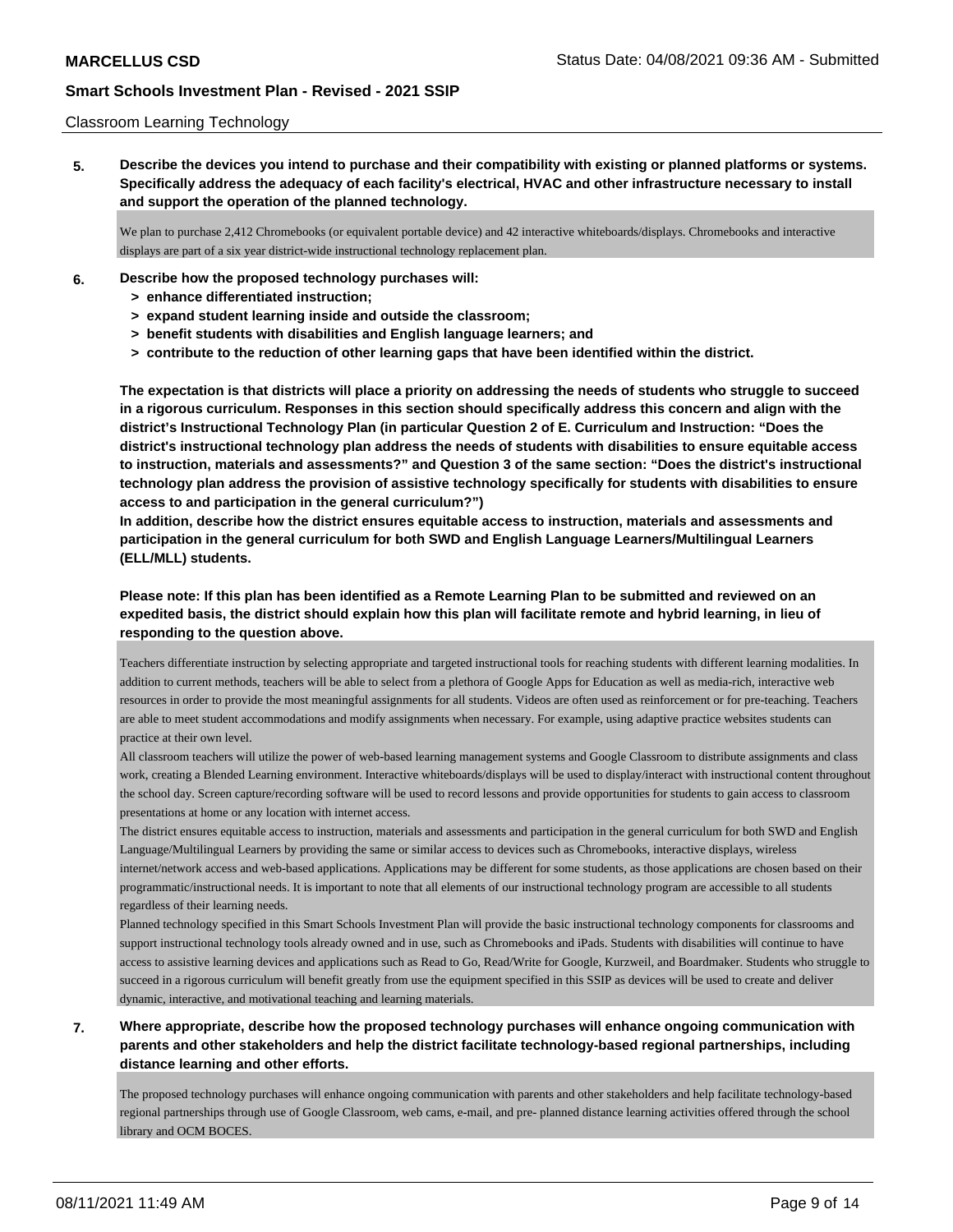#### Classroom Learning Technology

**8. Describe the district's plan to provide professional development to ensure that administrators, teachers and staff can employ the technology purchased to enhance instruction successfully.**

**Note: This response should be aligned and expanded upon in accordance with your district's response to Question 1 of F. Professional Development of your Instructional Technology Plan: "Please provide a summary of professional development offered to teachers and staff, for the time period covered by this plan, to support technology to enhance teaching and learning. Please include topics, audience and method of delivery within your summary."**

**Please note: If this plan has been identified as a Remote Learning Plan to be submitted and reviewed on an expedited basis, the district should provide a statement confirming that the district has provided or will provide professional development on these devices to its staff, in lieu of responding to the question above.**

A member of the Central New York Regional Information Center's Instructional Technology and Design team is on site three days each week to provide instructional technology training sessions as well as coaching/modeling for teachers. Teacher Technology Mentors are in place to provide monthly follow-up meetings as well as day-to-day support for their peers. Lastly, the district employs a full time Technology Integration Specialist to provide coaching/modeling for teachers.

- **9. Districts must contact one of the SUNY/CUNY teacher preparation programs listed on the document on the left side of the page that supplies the largest number of the district's new teachers to request advice on innovative uses and best practices at the intersection of pedagogy and educational technology.**
	- By checking this box, you certify that you have contacted the SUNY/CUNY teacher preparation program that supplies the largest number of your new teachers to request advice on these issues.
	- **9a. Please enter the name of the SUNY or CUNY Institution that you contacted.**

SUNY Oswego

**9b. Enter the primary Institution phone number.**

315-312-5407

**9c. Enter the name of the contact person with whom you consulted and/or will be collaborating with on innovative uses of technology and best practices.**

Dr. Pamela Michel, Dean of Education

**10. To ensure the sustainability of technology purchases made with Smart Schools funds, districts must demonstrate a long-term plan to maintain and replace technology purchases supported by Smart Schools Bond Act funds. This sustainability plan shall demonstrate a district's capacity to support recurring costs of use that are ineligible for Smart Schools Bond Act funding such as device maintenance, technical support, Internet and wireless fees, maintenance of hotspots, staff professional development, building maintenance and the replacement of incidental items. Further, such a sustainability plan shall include a long-term plan for the replacement of purchased devices and equipment at the end of their useful life with other funding sources.**

By checking this box, you certify that the district has a sustainability plan as described above.

**11. Districts must ensure that devices purchased with Smart Schools Bond funds will be distributed, prepared for use, maintained and supported appropriately. Districts must maintain detailed device inventories in accordance with generally accepted accounting principles.**

By checking this box, you certify that the district has a distribution and inventory management plan and system in place.

**12. Please detail the type, quantity, per unit cost and total cost of the eligible items under each sub-category.**

| Select the allowable expenditure | Iltem to be Purchased          | Quantity | Cost per Item | <b>Total Cost</b> |
|----------------------------------|--------------------------------|----------|---------------|-------------------|
| type.                            |                                |          |               |                   |
| Repeat to add another item under |                                |          |               |                   |
| leach tvpe.                      |                                |          |               |                   |
| Interactive Whiteboards          | Interactive display, mount and | 42       | 2,700.00      | 113,400.00        |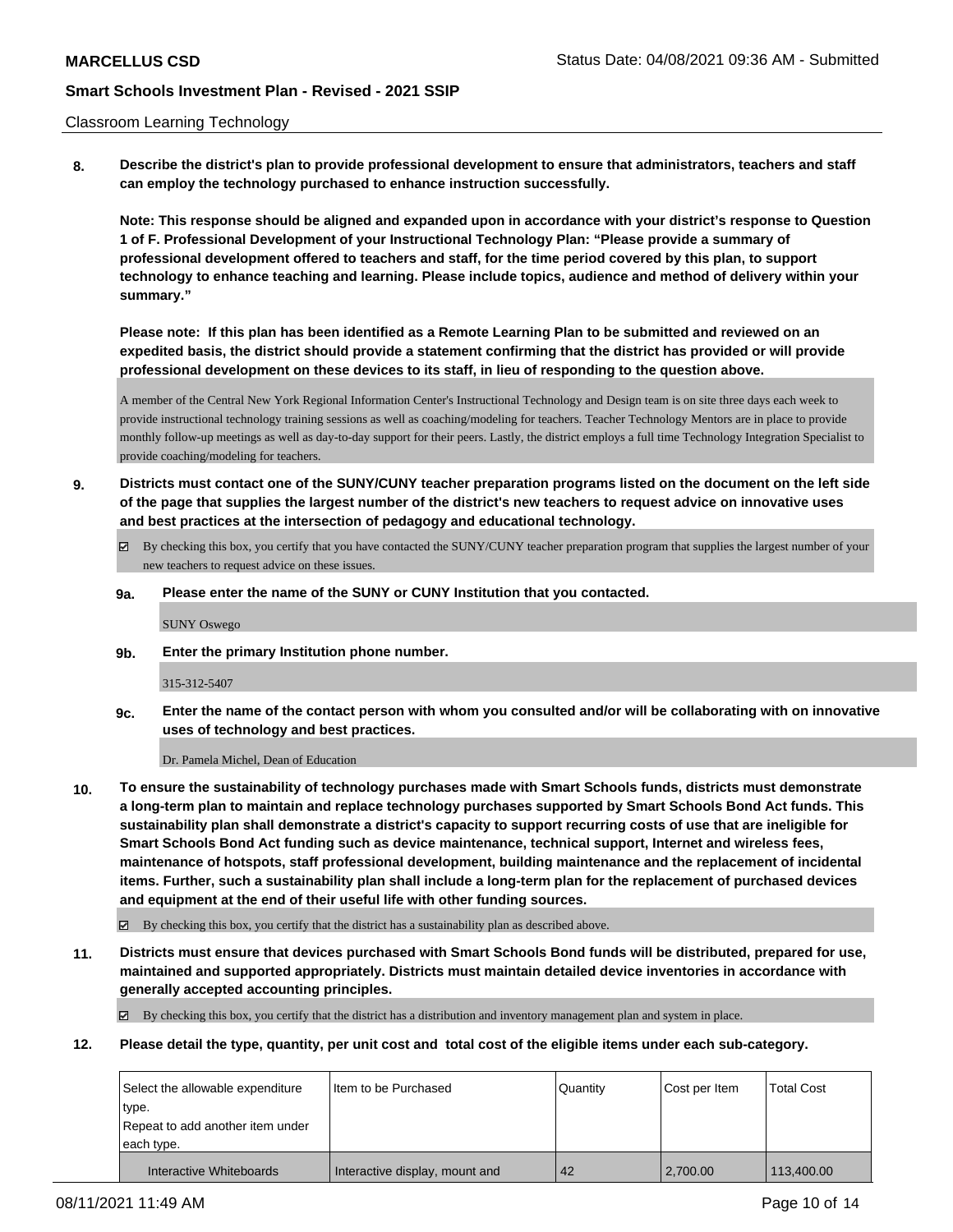## Classroom Learning Technology

| Select the allowable expenditure | I Item to be Purchased | Quantity | Cost per Item | <b>Total Cost</b> |
|----------------------------------|------------------------|----------|---------------|-------------------|
| type.                            |                        |          |               |                   |
| Repeat to add another item under |                        |          |               |                   |
| each type.                       |                        |          |               |                   |
|                                  | projector              |          |               |                   |
| <b>Laptop Computers</b>          | Chromebook             | 2,412    | 350.00        | 844,200.00        |
|                                  |                        | 2,454    | 3,050.00      | 957,600           |

## **13. Final 2014-15 BEDS Enrollment to calculate Nonpublic Sharing Requirement (no changes allowed.)**

|            | l Public Enrollment | Nonpublic Enrollment | <b>Total Enrollment</b> | Nonpublic<br>l Percentage |
|------------|---------------------|----------------------|-------------------------|---------------------------|
| Enrollment | .750                |                      | 1.750.00                | 0.00                      |

## **14. If you are submitting an allocation for Classroom Learning Technology complete this table.**

|                          | Public School Sub-Allocation | <b>Estimated Nonpublic Loan</b><br>Amount<br>(Based on Percentage Above) | Estimated Total Public and<br>Nonpublic Sub-Allocation |
|--------------------------|------------------------------|--------------------------------------------------------------------------|--------------------------------------------------------|
| Interactive Whiteboards  | 113,400.00                   | 0.00                                                                     | 113,400.00                                             |
| Computer Servers         | (No Response)                | 0.00                                                                     | 0.00                                                   |
| <b>Desktop Computers</b> | (No Response)                | 0.00                                                                     | 0.00                                                   |
| <b>Laptop Computers</b>  | 844,200.00                   | 0.00                                                                     | 844,200.00                                             |
| <b>Tablet Computers</b>  | (No Response)                | 0.00                                                                     | 0.00                                                   |
| Other Costs              | (No Response)                | 0.00                                                                     | 0.00                                                   |
| Totals:                  | 957,600.00                   | 0                                                                        | 957,600                                                |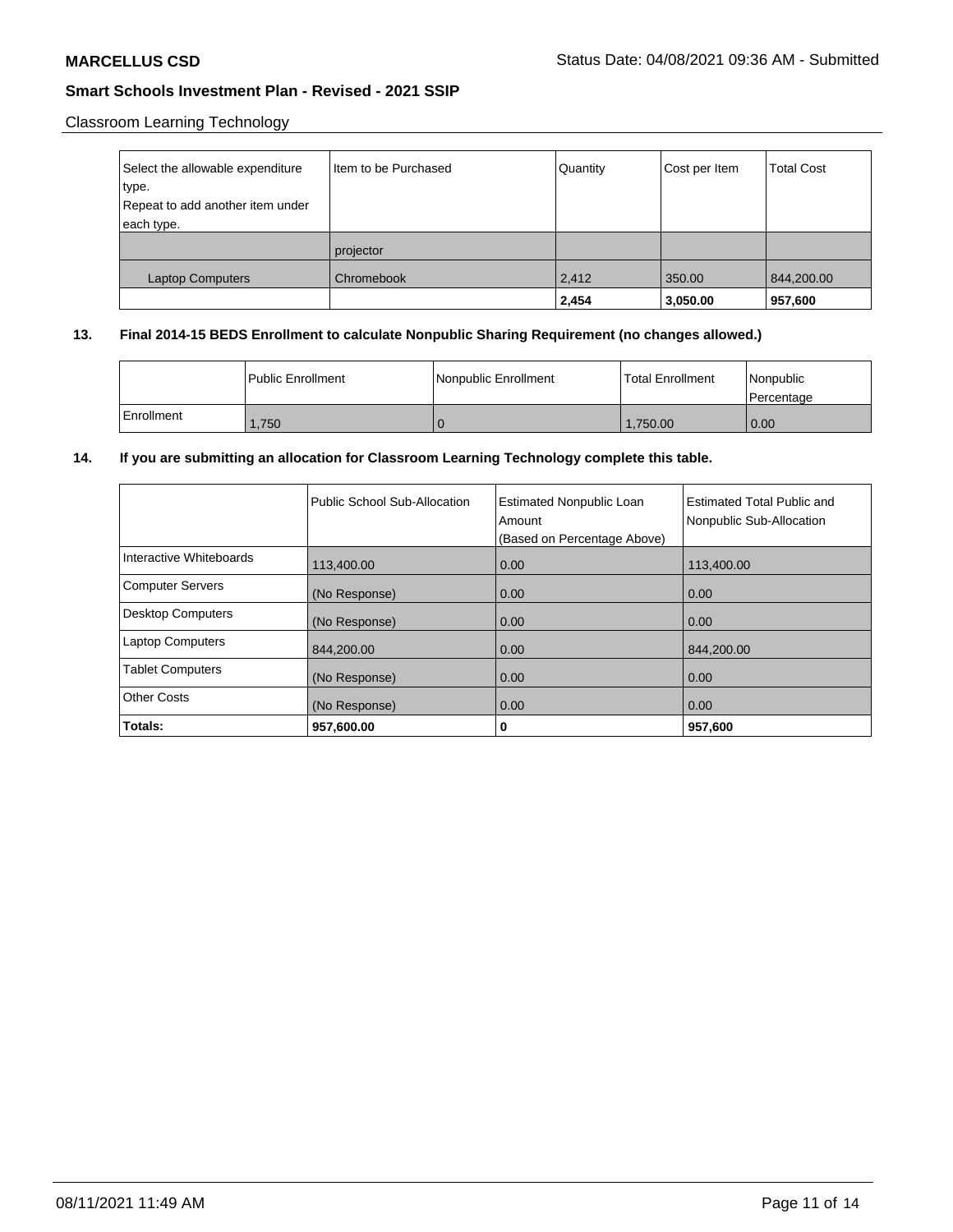#### Pre-Kindergarten Classrooms

**1. Provide information regarding how and where the district is currently serving pre-kindergarten students and justify the need for additional space with enrollment projections over 3 years.**

(No Response)

- **2. Describe the district's plan to construct, enhance or modernize education facilities to accommodate prekindergarten programs. Such plans must include:**
	- **Specific descriptions of what the district intends to do to each space;**
	- **An affirmation that new pre-kindergarten classrooms will contain a minimum of 900 square feet per classroom;**
	- **The number of classrooms involved;**
	- **The approximate construction costs per classroom; and**
	- **Confirmation that the space is district-owned or has a long-term lease that exceeds the probable useful life of the improvements.**

(No Response)

**3. Smart Schools Bond Act funds may only be used for capital construction costs. Describe the type and amount of additional funds that will be required to support ineligible ongoing costs (e.g. instruction, supplies) associated with any additional pre-kindergarten classrooms that the district plans to add.**

(No Response)

**4. All plans and specifications for the erection, repair, enlargement or remodeling of school buildings in any public school district in the State must be reviewed and approved by the Commissioner. Districts that plan capital projects using their Smart Schools Bond Act funds will undergo a Preliminary Review Process by the Office of Facilities Planning.**

**Please indicate on a separate row each project number given to you by the Office of Facilities Planning.**

| Project Number |  |
|----------------|--|
| (No Response)  |  |
|                |  |

**5. Please detail the type, quantity, per unit cost and total cost of the eligible items under each sub-category.**

| Select the allowable expenditure | Item to be purchased | Quantity      | Cost per Item | <b>Total Cost</b> |
|----------------------------------|----------------------|---------------|---------------|-------------------|
| type.                            |                      |               |               |                   |
| Repeat to add another item under |                      |               |               |                   |
| each type.                       |                      |               |               |                   |
| (No Response)                    | (No Response)        | (No Response) | (No Response) | 0.00              |
|                                  |                      | υ             | 0.00          |                   |

**6. If you have made an allocation for Pre-Kindergarten Classrooms, complete this table. Note that the calculated Total at the bottom of the table must equal the Total allocation for this category that you entered in the SSIP Overview overall budget.**

|                                          | Sub-Allocation |
|------------------------------------------|----------------|
| Construct Pre-K Classrooms               | (No Response)  |
| Enhance/Modernize Educational Facilities | (No Response)  |
| <b>Other Costs</b>                       | (No Response)  |
| Totals:                                  | 0.00           |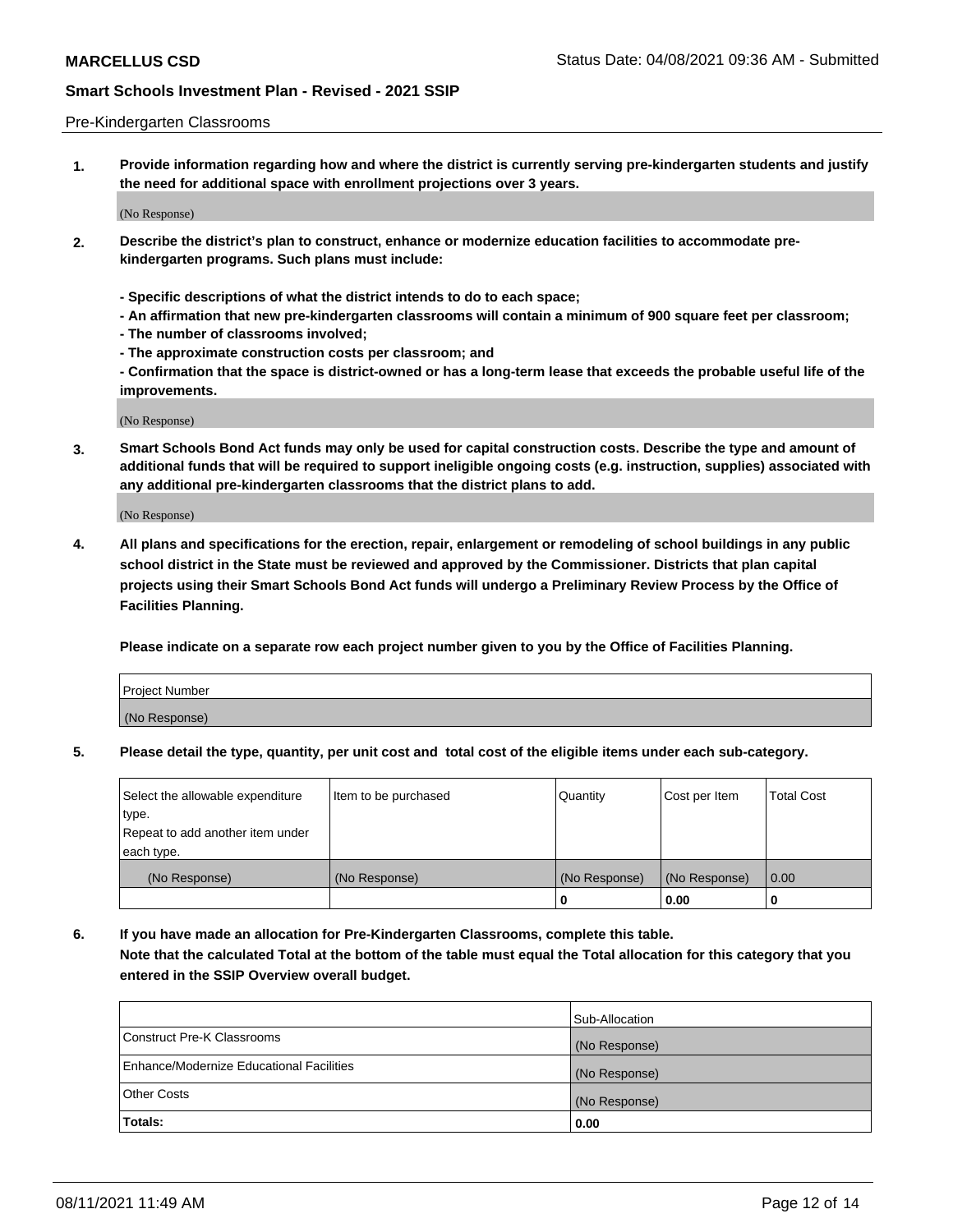Replace Transportable Classrooms

**1. Describe the district's plan to construct, enhance or modernize education facilities to provide high-quality instructional space by replacing transportable classrooms.**

(No Response)

**2. All plans and specifications for the erection, repair, enlargement or remodeling of school buildings in any public school district in the State must be reviewed and approved by the Commissioner. Districts that plan capital projects using their Smart Schools Bond Act funds will undergo a Preliminary Review Process by the Office of Facilities Planning.**

**Please indicate on a separate row each project number given to you by the Office of Facilities Planning.**

| Project Number |  |
|----------------|--|
|                |  |
|                |  |
|                |  |
|                |  |
| (No Response)  |  |
|                |  |
|                |  |
|                |  |

**3. For large projects that seek to blend Smart Schools Bond Act dollars with other funds, please note that Smart Schools Bond Act funds can be allocated on a pro rata basis depending on the number of new classrooms built that directly replace transportable classroom units.**

**If a district seeks to blend Smart Schools Bond Act dollars with other funds describe below what other funds are being used and what portion of the money will be Smart Schools Bond Act funds.**

(No Response)

**4. Please detail the type, quantity, per unit cost and total cost of the eligible items under each sub-category.**

| Select the allowable expenditure | Item to be purchased | Quantity      | Cost per Item | Total Cost |
|----------------------------------|----------------------|---------------|---------------|------------|
| ∣type.                           |                      |               |               |            |
| Repeat to add another item under |                      |               |               |            |
| each type.                       |                      |               |               |            |
| (No Response)                    | (No Response)        | (No Response) | (No Response) | 0.00       |
|                                  |                      | u             | 0.00          |            |

**5. If you have made an allocation for Replace Transportable Classrooms, complete this table. Note that the calculated Total at the bottom of the table must equal the Total allocation for this category that you entered in the SSIP Overview overall budget.**

|                                                | Sub-Allocation |
|------------------------------------------------|----------------|
| Construct New Instructional Space              | (No Response)  |
| Enhance/Modernize Existing Instructional Space | (No Response)  |
| <b>Other Costs</b>                             | (No Response)  |
| Totals:                                        | 0.00           |